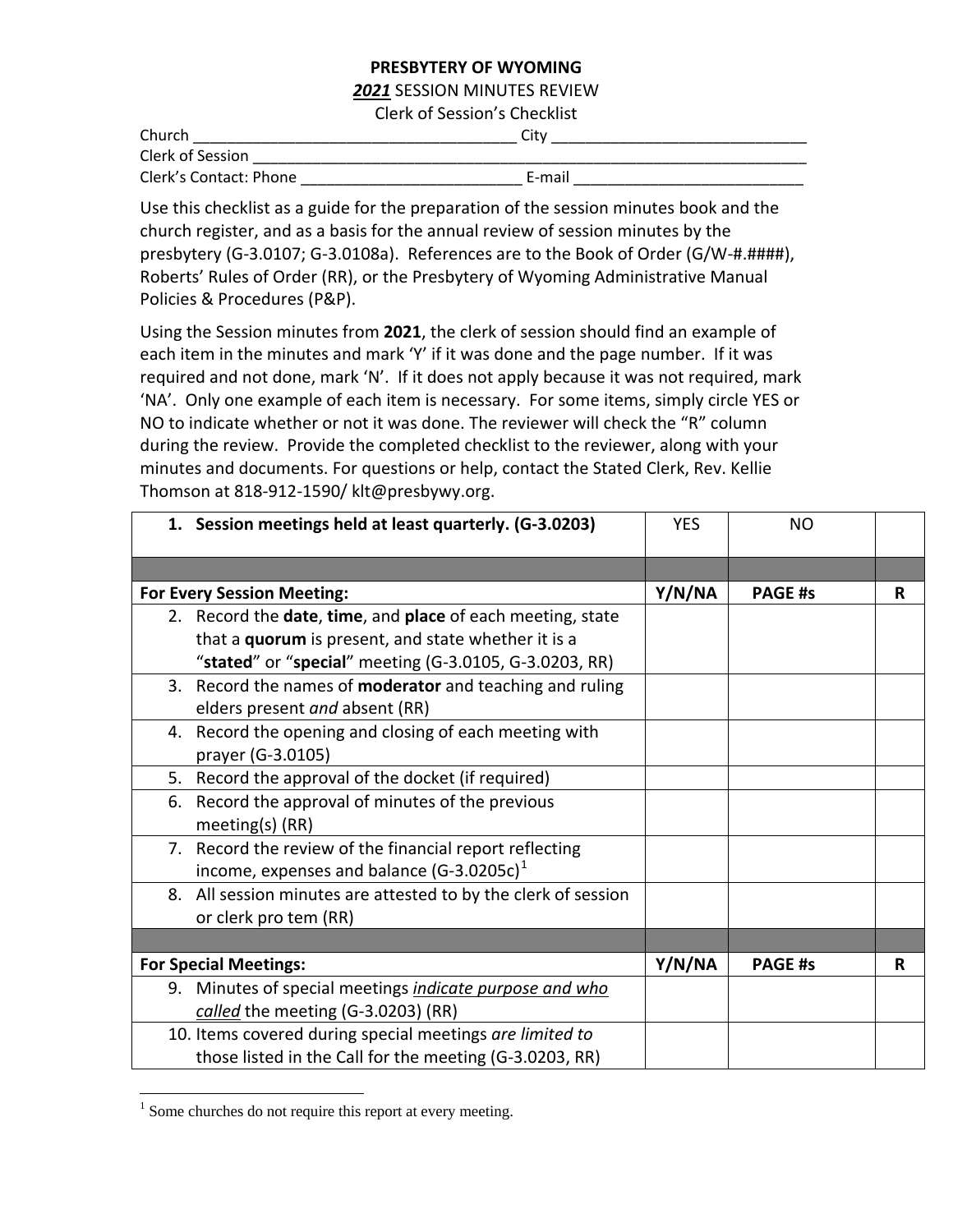| <b>ANNUAL Actions to be Recorded:</b>                         | Y/N/NA | <b>PAGE #s</b> | R |
|---------------------------------------------------------------|--------|----------------|---|
| 11. Session's authorization of the Lord's Supper with dates,  |        |                |   |
| to be held at least quarterly (W-2.4012a)                     |        |                |   |
| 12. Celebrations of the Lord's Supper with persons who are    |        |                |   |
| hospitalized or isolated from public worship along with       |        |                |   |
| name(s) of those authorized to serve communion (W-            |        |                |   |
| 2.0410)                                                       |        |                |   |
| 13. Examination and training of new elders and deacons (G-    |        |                |   |
| 2.0402)                                                       |        |                |   |
| 14. Ordination and installation of new elders and deacons (G- |        |                |   |
| 2.0402)                                                       |        |                |   |
| 15. Election of a commissioner to presbytery (G-3.0301, G-    |        |                |   |
| 3.0302a)                                                      |        |                |   |
| 16. Reports from presbytery presented to the session (G-      |        |                |   |
| 3.0302a)                                                      |        |                |   |
| 17. Review of membership rolls, including Session             |        |                |   |
| authorization to delete or transfer members (G-3.0204a)       |        |                |   |
| 18. The approval of the annual statistical report (report     |        |                |   |
| inserted into the minutes) (G-3.0202f)                        |        |                |   |
| 19. Evidence of supervision of Deacons (G-2.0202)             |        |                |   |
| 20. Review of minister(s)' terms of call (G-2.0804)           |        |                |   |
| 21. Approval (and insertion into the minutes) of the annual   |        |                |   |
| budget (G-3.0205, G-3.0113)                                   |        |                |   |
| 22. Results of an annual review of treasurer's records (G-    |        |                |   |
| 3.0113)                                                       |        |                |   |
| 23. Review of adequacy of insurance policies (G-3.0112).      |        |                |   |
| 24. Report of insurance coverage to Presbytery (P&P 5.01)     |        |                |   |
| 25. Evidence of Manual of Operations (G-3.0106)               |        |                |   |
| 26. Report of Sexual Misconduct Policy to Congregation (G-    |        |                |   |
| 3.0106, P&P 2.04)                                             |        |                |   |
| 27. Report of Child/Youth Protection Policy to Congregation   |        |                |   |
| (G-3.0106, P&P 2.04)                                          |        |                |   |
| 28. Results of presbytery's review of session minutes and     |        |                |   |
| records with/without exceptions (G-3.0108a)                   |        |                |   |
|                                                               |        |                |   |
|                                                               |        |                |   |
| <b>OCCASIONAL Actions to be Recorded:</b>                     | Y/N/NA | <b>PAGE #s</b> | R |
| 29. Election of and term for Clerk of Session (G-3.0104)      |        |                |   |
| 30. Election of and term for Treasurer (G-3.0205)             |        |                |   |
| 31. Session examination and reception of new members and      |        |                |   |
| method of joining (baptism, reaffirmation of faith, letter    |        |                |   |
| of transfer) (G-1.0303)                                       |        |                |   |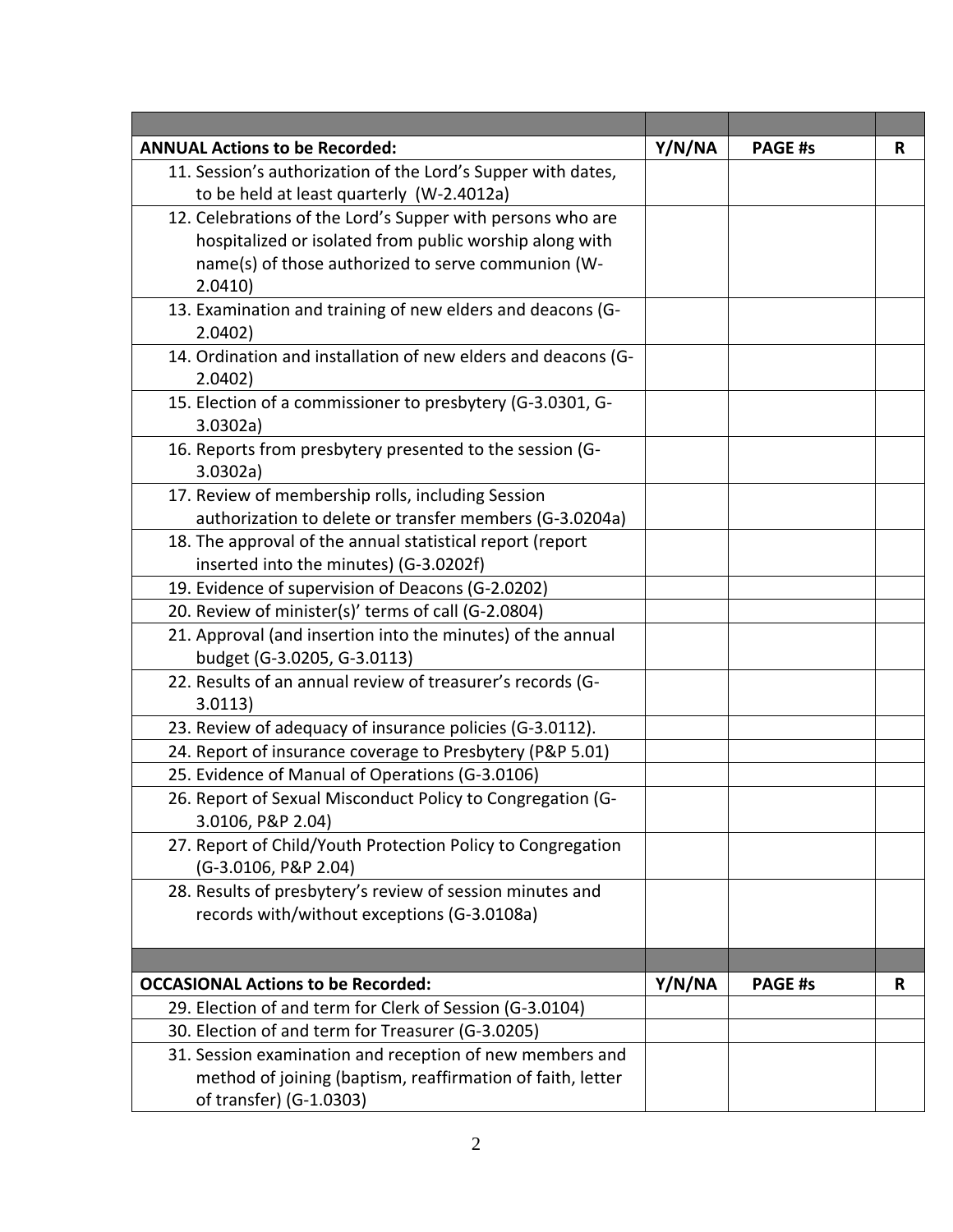| 32. Session authorization of baptisms along with dates and            |            |                |   |
|-----------------------------------------------------------------------|------------|----------------|---|
| full names (W-3.0403)                                                 |            |                |   |
| 33. Decisions/Actions by Session regarding church property            |            |                |   |
| 34. Decisions/Actions by Presbytery regarding church                  |            |                |   |
| property                                                              |            |                |   |
|                                                                       |            |                |   |
| <b>Congregational Meetings and Minutes</b>                            |            |                |   |
| 35. A congregational meeting is held as least annually (G-<br>1.0501) | <b>YES</b> | <b>NO</b>      |   |
| 36. Business transacted at special meetings is limited to items       | <b>YES</b> | <b>NO</b>      |   |
| specifically listed in the call for the meeting (G-1.0501)            |            |                |   |
|                                                                       | Y/N/NA     | <b>PAGE #s</b> | R |
| 37. Record a quorum is present (G-1.0501)                             |            |                |   |
| 38. ANNUAL Report of existence of and changes to Sexual               |            |                |   |
| Misconduct Policy and Child/Youth Protection Policy (P&P<br>2.04)     |            |                |   |
| 39. Election of members of the Nominating Committee by                |            |                |   |
| the congregation (G-2.0401)                                           |            |                |   |
| 40. Ecclesiastical business transacted is limited to matters          |            |                |   |
| allowed in G-1.0503:                                                  |            |                |   |
| a. Electing ruling elders, deacons, trustees                          |            |                |   |
| b. Calling a pastor, co-pastor, or associate pastor                   |            |                |   |
| c. Changing existing pastoral relationships, including                |            |                |   |
| changes in terms of call (terms are listed in minutes)                |            |                |   |
| d. Buying, mortgaging, or selling real property                       |            |                |   |
| e. Requesting the presbytery to grant an exemption as                 |            |                |   |
| permitted in the Book of Order (G-2.0404)                             |            |                |   |
| Approving a plan for the creation of or, amending or<br>f.            |            |                |   |
| dissolving a joint congregational witness (G-5.05)                    |            |                |   |
| 41. Corporate business including changes to the                       |            |                |   |
| congregation's by-laws (G-1.0503)                                     |            |                |   |
|                                                                       |            |                |   |
| <b>For All Minutes:</b>                                               |            |                |   |
| 42. Corrections, interlineations, footnotes or marginal notes         | <b>YES</b> | <b>NO</b>      |   |
| are initialed by the clerk. Blank pages are ruled out                 |            |                |   |
| 43. Minutes are continuous on numbered pages                          | <b>YES</b> | <b>NO</b>      |   |
|                                                                       |            |                |   |
| <b>Registers &amp; Rolls:</b>                                         |            |                |   |
| 44. Membership rolls of baptized, active, and affiliate               | <b>YES</b> | <b>NO</b>      |   |
| members are current (G-3.0204a)                                       |            |                |   |
| 45. Registers of installed pastor(s) with dates of service and        | <b>YES</b> | <b>NO</b>      |   |
| of ruling elders and deacons are current (G-3.0204b)                  |            |                |   |